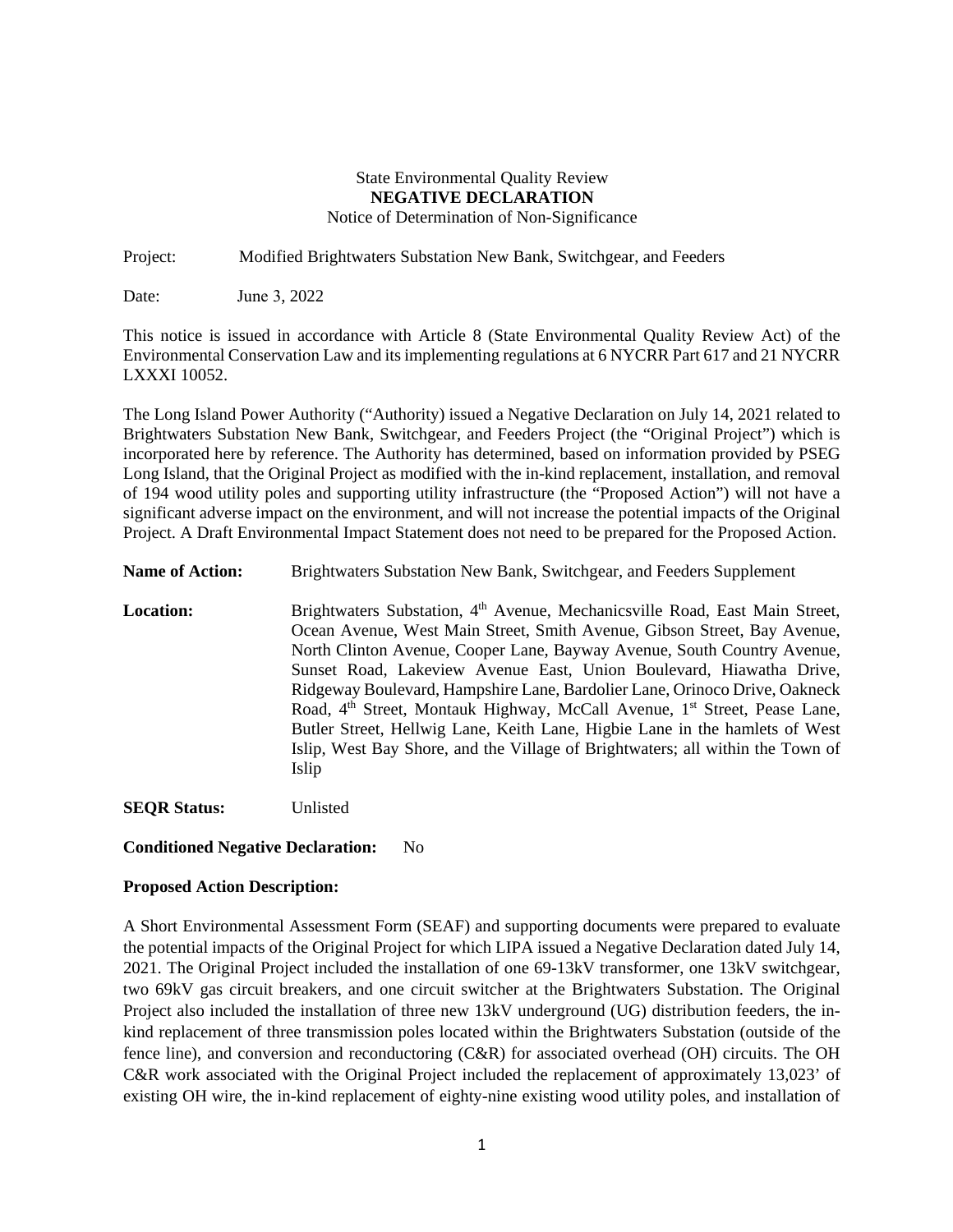twelve new wood utility poles. The UG C&R work associated with the Original Project included two UG feeder dips totaling approximately 1,425 feet in length. The Proposed Action supplements the Original Project to include additional in-kind replacement of 70 wood utility poles, installation of 9 new wood utility poles, 800' of underground cable via horizontal directional drill, the installation of two new wood riser poles, the installation of two new manholes, and supporting utility infrastructure.

The LIPA owned Brightwaters Substation is located in the hamlet of West Bay Shore, Town of Islip, Suffolk County, New York. All changes in pole heights for the Proposed Action are 10 feet or less. The Proposed Action will be constructed at multiple locations throughout the hamlets of West Islip, West Bay Shore, and the Village of Brightwaters; all within the Town of Islip (see **Table 1 – Distribution Pole Removals, Replacements, and Installations** and **Figure 1a-e Project Location Maps**).

| <b>Pole Action</b>                                                                  | <b>Pole Number</b>                                                                                                                               |
|-------------------------------------------------------------------------------------|--------------------------------------------------------------------------------------------------------------------------------------------------|
| <b>Existing Wood Pole to be Replaced with New Wood</b><br>Pole <10' Height Increase | 123, 15.5S, 31, 4, 1, 11, 12, 12, 14, 15, 19, 44,<br>6, 7, 1, 14, 1408X, 15, 17, 19, 2, 20, 22, 23, 24,<br>25, 26, 28, 29, 3, 2, 2, 3, 35, 3E, 4 |
| Existing Wood Pole to be Replaced with New Wood<br>Pole No Change in Height         | 1, 10, 12, 13, 16, 2, 2.5, 3, 39, 6, 6.5, 7, 8, 9,<br>10, 10, 11, 11, 17, 18, 2, 3, 4, 5, 16, 18, 21, 4,<br>5, 6, 1, 1.5, 1, 8                   |
| Proposed Wood Pole (35'-45')                                                        | 15.25, 15.75, 17S, 8.5, 43A1, 9, 35A, 1433.5,<br>105.5                                                                                           |

# **Table 1 – Distribution Pole Replacements and Installations**

Additionally, an approximately 800' portion of the UG distribution feeder that will be located on Ridgeway Boulevard was originally intended to be installed via horizontal directional drill (HDD). During a review of the construction area, it was determined that the existing sewer lines are too deep to be able to safely utilize a direction drill. Therefore, the conduit will be installed via open trench in this location. As such, the Proposed Action includes the review of the installation via open trench at Ridgeway Boulevard. The conduit will be located within the previously disturbed roadway and no vegetative clearing is required. These changes will not result in any new incremental impacts. There will be approximately 0.05 acres of additional ground disturbance because of the use of trenching on Ridgeway Boulevard. The remainder of the underground feeders will be installed via HDD as indicated in the Brightwaters Negative Declaration.

The Proposed Action is required to provide reliable service for additional electric demand for Good Samaritan Hospital and future development within the surrounding area. The Proposed Action will also reinforce the existing LIPA distribution system.

#### **Reasons Supporting This Determination:**

Based on a review of the Proposed Action's scope of work in accordance with the requirements of SEQRA, a Short Environmental Assessment Form Parts 1, 2  $\&$  3 ("SEAF") was prepared to evaluate whether the Proposed Action has the potential for significant environmental impacts and also evaluated whether any cumulative impacts would occur with the Proposed Action and Original Project .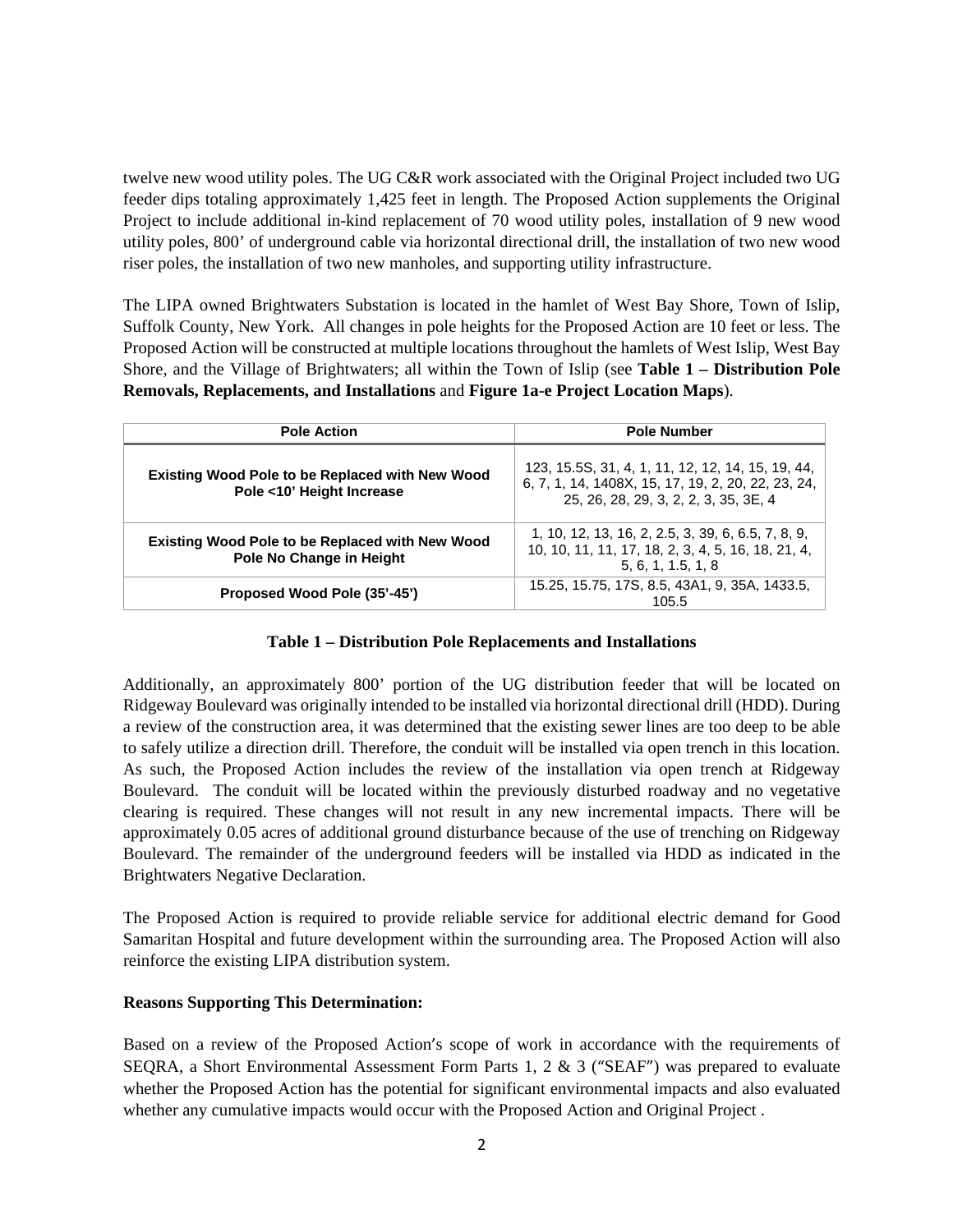The SEAF evaluated the effect of the Proposed Action upon land use, natural resources, visual resources and community character, energy use, environmental hazards and human health resources. Since the Proposed Action primarily involves the in-kind replacement of existing infrastructure, and installation of distribution poles and wires in a developed area, there will be no changes to land use or community character, nor will there be any effects on human health. The evaluation conducted did not identify a potential for the Proposed Action to increase the previously identified potential impacts of the Original Project, or to produce new significant adverse environmental impacts.

The pole replacements are all in kind and any new poles are in line with the existing infrastructure. As there will be no change in pole alignment, no significant change in pole heights, and no change in pole material, the Proposed Action will not significantly impair the visual landscape as experienced from any aesthetic resources of concern or interfere with or reduce the public's enjoyment and/or appreciation of any scenic, open space, or other visual resource. Thus, there will be no significant adverse visual impacts as a result of the Proposed Action.

A portion of the Proposed Action site is located within and adjacent to the Bay Shore East Historic district containing buildings that are eligible for listing on the State or National Register for Historic Places. However, the Proposed Action area will be limited to the existing utility right of way, which is not adjoining or adjacent to these buildings. In addition, the Proposed Action is located within a New York State Office of Parks, Recreation and Historic Preservation (OPRHP) designated archaeologically sensitive area. A consultation request was submitted to OPRHP on November 29, 2021 for the additional work evaluated under the subject EA, and OPRHP responded in a letter dated December 2, 2021, that the Proposed Action would have no impact on historic properties, including archaeological and/or historic resources (see Attachment A). Therefore, the Proposed Action will not result in any significant adverse impacts to the aforementioned areas.

The installation of 1 utility pole and replacement of 1 existing utility pole located on Cooper Lane are located within a NYSDEC regulated freshwater wetland adjacent area. These pole installation and replacement activities are authorized under PSEG Long Island's NYSDEC Permit #1‐9901‐00011/00032. Erosion and sediment control measures (i.e. silt fence) will be utilized around the work areas on Cooper Lane. The required Notice of Commencement was submitted to the NYSDEC on January 21, 2022 for the additional work evaluated in this SEQRA review. Therefore, the Proposed Action will not result in any significant adverse impacts to the adjacent wetlands.

The EAF Mapper Summary Report identified that portions of the Proposed Action near Montauk Highway are located in the 100-year flood plain. The Proposed Action does not include the introduction of impervious surfaces or structures and will not result in changes in grade or flood patterns. Therefore, the Proposed Action will not result in significant adverse impacts to the 100-year flood plain.

The EAF Mapper Summary Report also identified that a portion of the Proposed Action is located near the Bay Shore Former Manufactured Gas Plant (MGP) Site. The site was located near the corner of  $5<sup>th</sup>$ Avenue and Oak Street in Bay Shore, just north of the Long Island Railroad tracks. The Proposed Action is located south of this site and will not disturb any soils in the area of the former MGP site. Therefore, the Proposed Action will not result in significant adverse impacts to the remediation site.